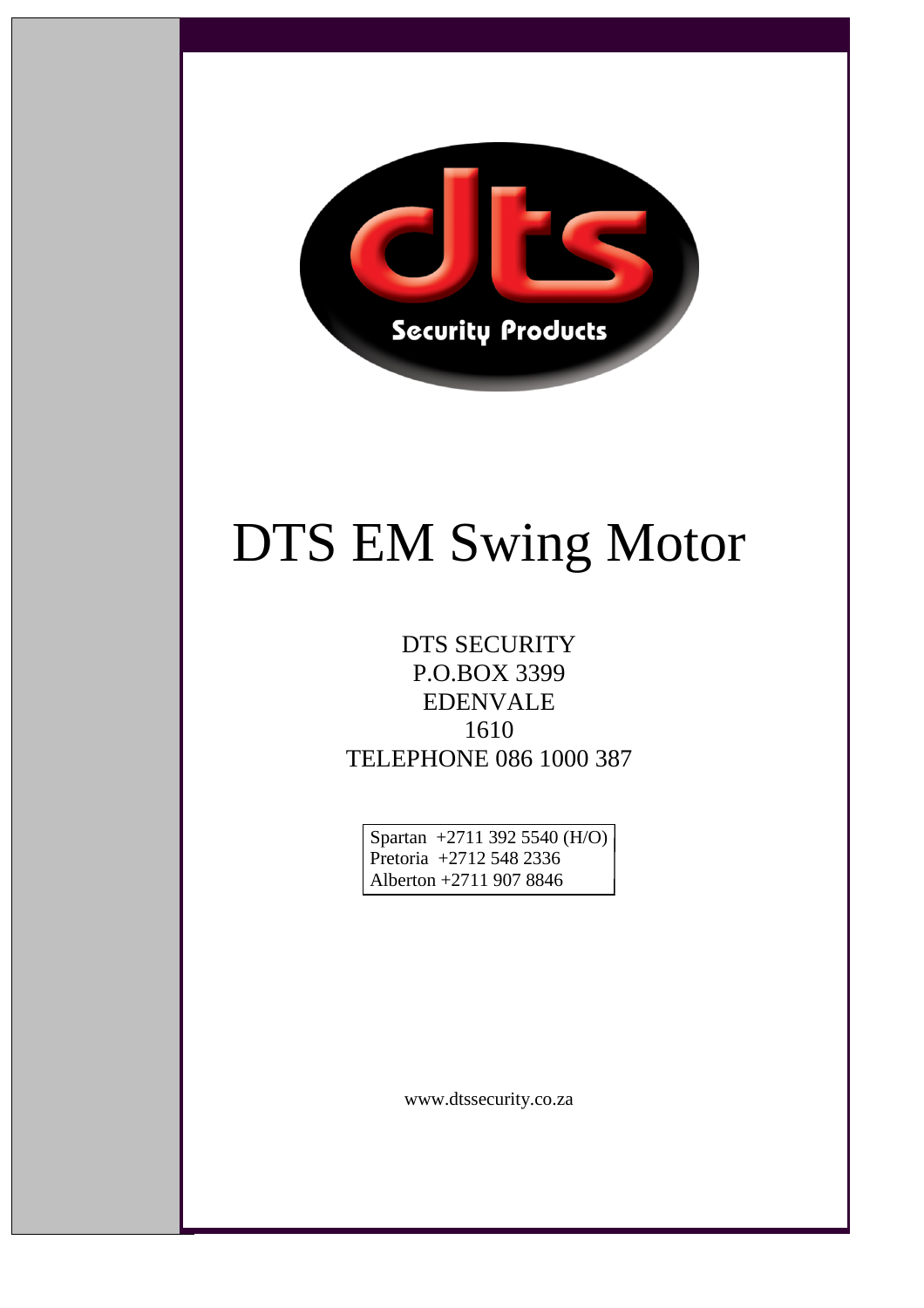## **SWING GATE MOTOR**

#### **Features**

- 1. Manual release in case of power failure or maintenance.
- 2. Commercial & solar energy power can be switched optionally.
- 3. Immediate stop function.
- 4. Adjustable time of high & slow speed.
- 5. Adjustable force of high & slow speed.
- 6. Auto close function.
- 7. Adjustable closing time delay for motor with electric lock.
- 8. Single & double swing option.

#### **Technical specifications**

#### **Electrical.**

| Operating voltage     | <b>DC 24V</b>          |
|-----------------------|------------------------|
| Electronic controller | Microcontroller based  |
| Safety detection      | Over current detection |
| Safety barrier        | Infrared beam sensor   |
| IP Rating             | IP66                   |

#### **Mechanical Installation**

#### Dimensions



| Wodel    | A   |    |     | n |    |          |
|----------|-----|----|-----|---|----|----------|
| EM3 Plus | 135 | 45 | 550 |   | 24 | 805/1255 |
| EM3      | 135 | 45 | 425 | 9 | 24 | 680/1030 |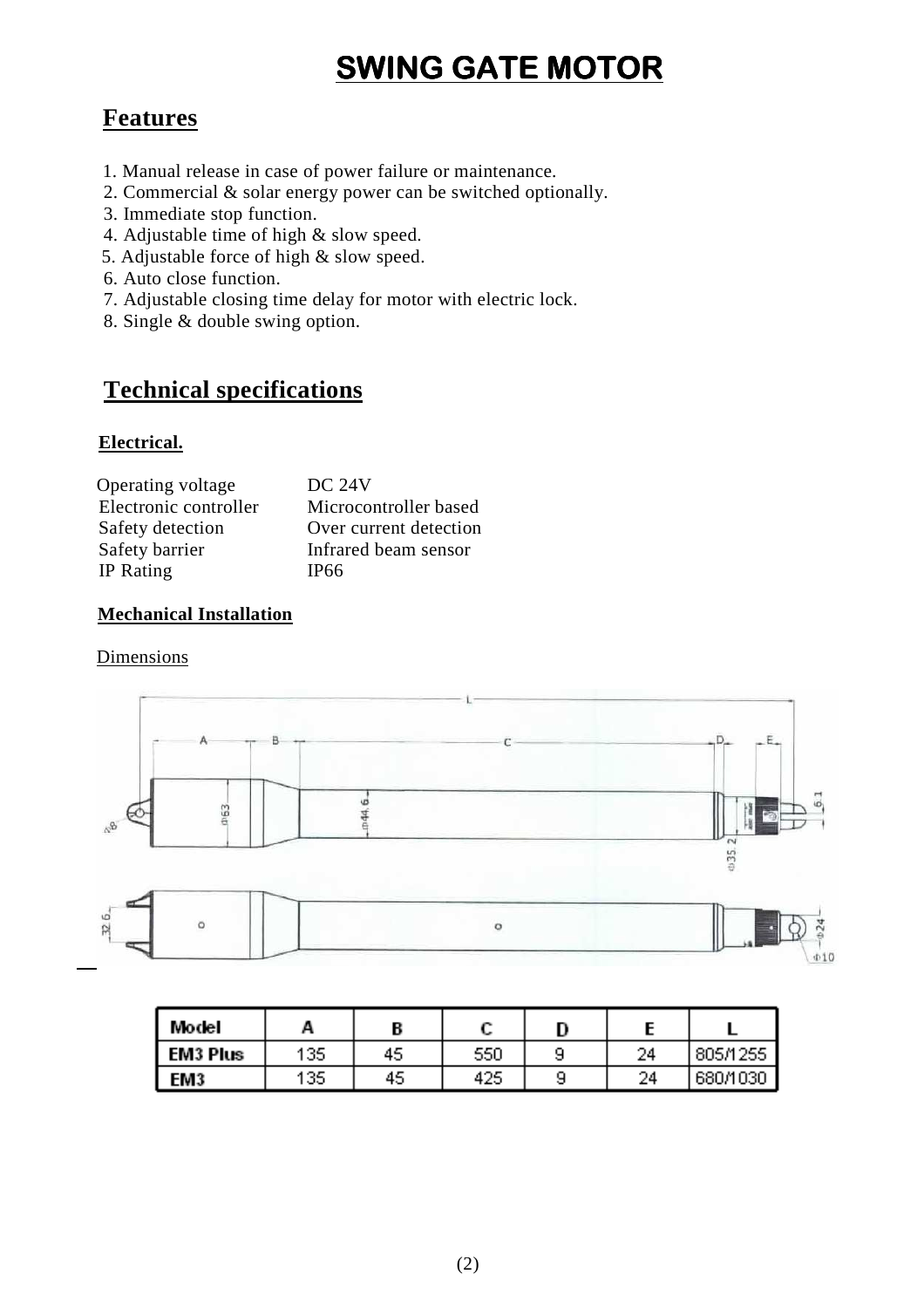#### **Installation Dimensions**

#### Inward Swing



Measurement :mm

| Model    |            |      |            |      |     |         |
|----------|------------|------|------------|------|-----|---------|
| EM3 Plus | $\leq$ 275 | ≤200 | ≤180       | 1320 | 450 | $-350o$ |
| EM3      | 225        | 150  | $\leq$ 130 | 1086 | 350 | -250.   |

#### Outward Swing



#### Measurement : mm

| Model    |     |                  |     |     |      |
|----------|-----|------------------|-----|-----|------|
| EM3 Plus | 400 | 180              | 870 | 450 | 3500 |
| EM3      | 250 | 100 <sub>1</sub> | 736 | 350 | 250U |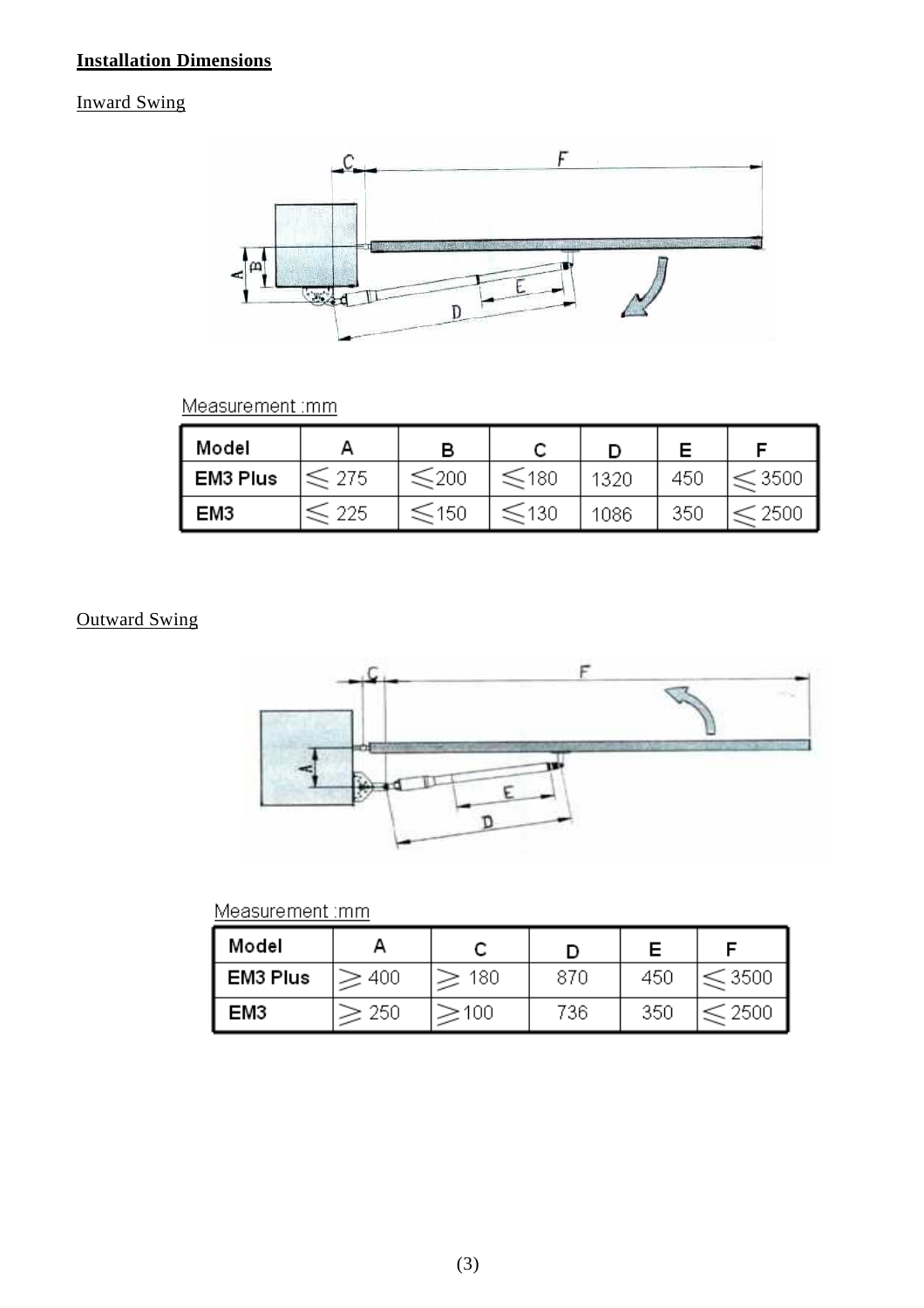

Note: Fixed stoppers must be fitted on the open & close positions of both gates.



Post Bracket (Pb1) Installation options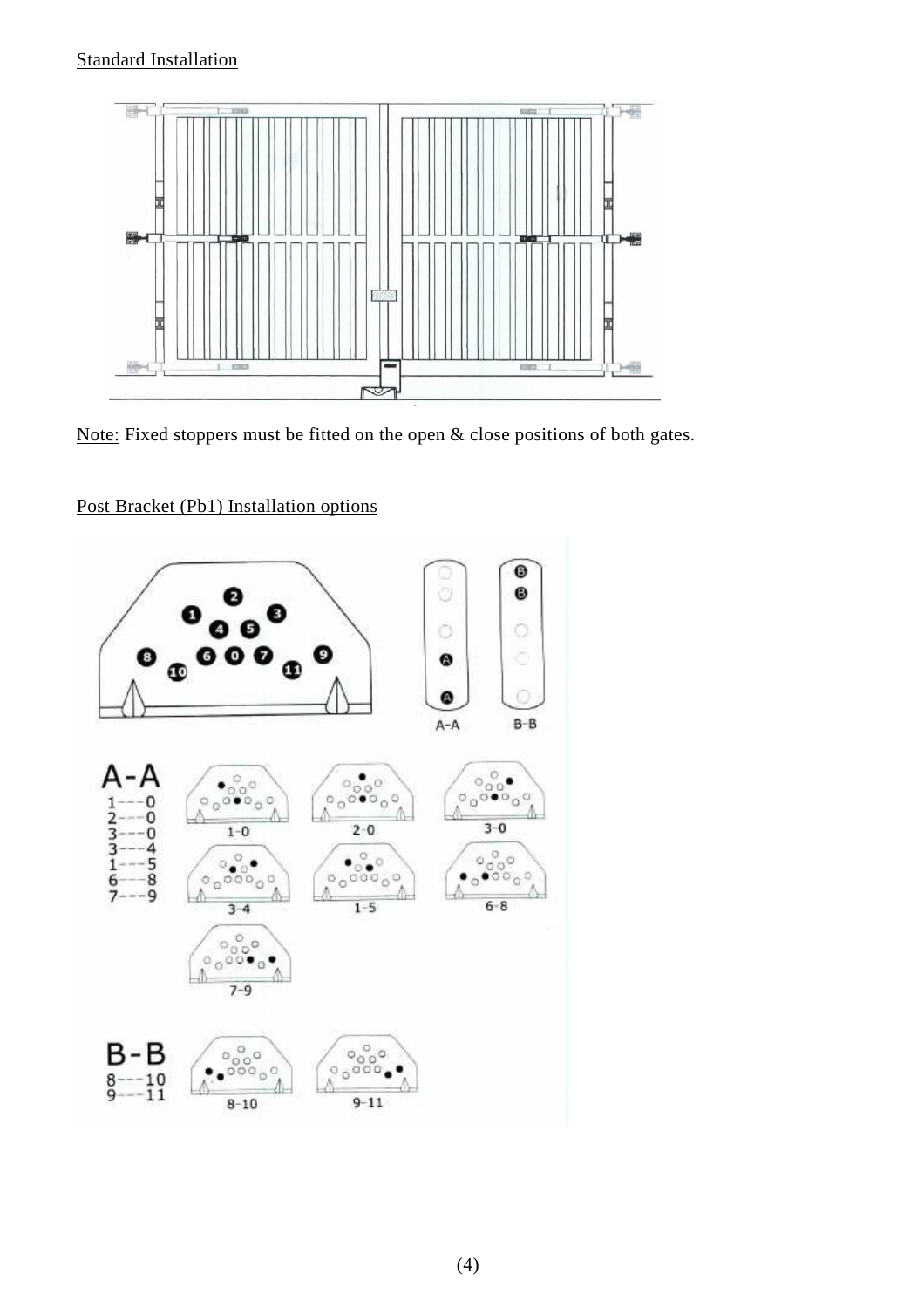Post Bracket (Pb1) Installation options (Cont.)



#### Manual Release

In case of a power failure, the operator can be disengage from the gate. Follow the directions below to release and rotate the operator to enable the manual release function.





- 1. Using Allen Key to unlock the manual release function.
- 2. Toward the "open" direction to rotate the moving part of operator
- 3. 90 degree or 1/4 turn to unlock position.
- 4. Now the manual release function is enabled, when maintaining or no power.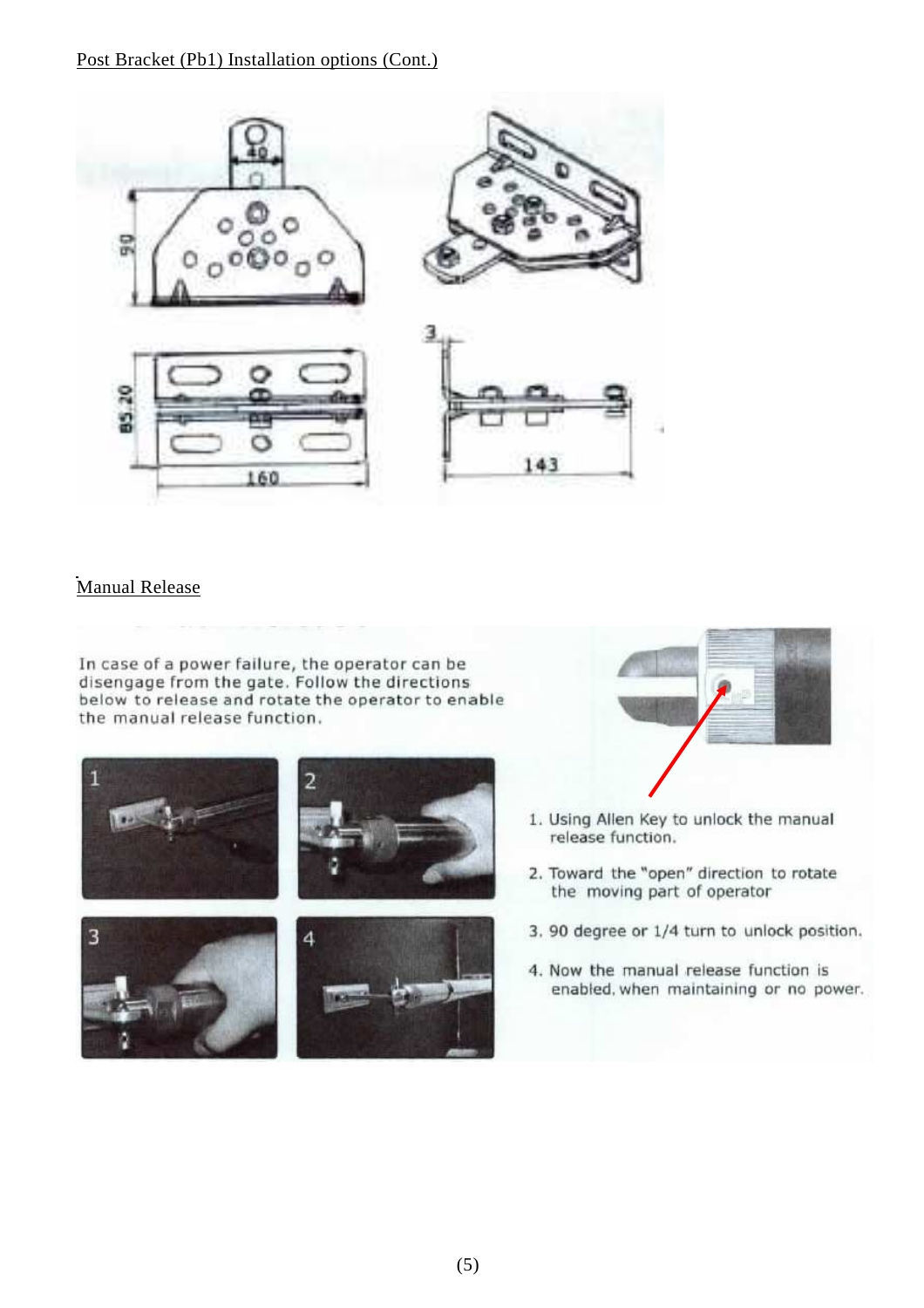| Electrical              | EM                                           |        |  |  |
|-------------------------|----------------------------------------------|--------|--|--|
| Operating Voltage       | <b>DC 24V</b>                                |        |  |  |
| Electronic Controller   | Microcontroller Based                        |        |  |  |
| Safety Detection        | Over Current Detection                       |        |  |  |
| Safety Barrier          | Infrared Beam Sensor (Optional)              |        |  |  |
| IP Rating               | IP66                                         |        |  |  |
| Mechanical              |                                              |        |  |  |
| <b>Swing Type</b>       | EM 3 Plus                                    | EM 3   |  |  |
| Max. Piston Stroke      | 450mm                                        | 350mm  |  |  |
| Max. Length of motor    | 1255mm                                       | 1030mm |  |  |
| Max. Leaf's Weight      | 350 kg/ Leaf<br>300 kg/ Leaf                 |        |  |  |
| Suitable Leaf's Length  | 1.5 to 2.5 Meter/Leaf<br>2 to 3.5 Meter/Leaf |        |  |  |
| Frame Housing           | Stainless Steel / Aluminium Alloy            |        |  |  |
| Driving Method          | Screw Driven Piston Type                     |        |  |  |
| Opening Degree          | 0 to 110 degree                              |        |  |  |
| 90 Degree Rotation Time | $\overline{8}$ to 12 seconds                 |        |  |  |
| Operating Temperature   | -25 degree C to +55 degree C                 |        |  |  |

#### **Process Control Board (PCB)**

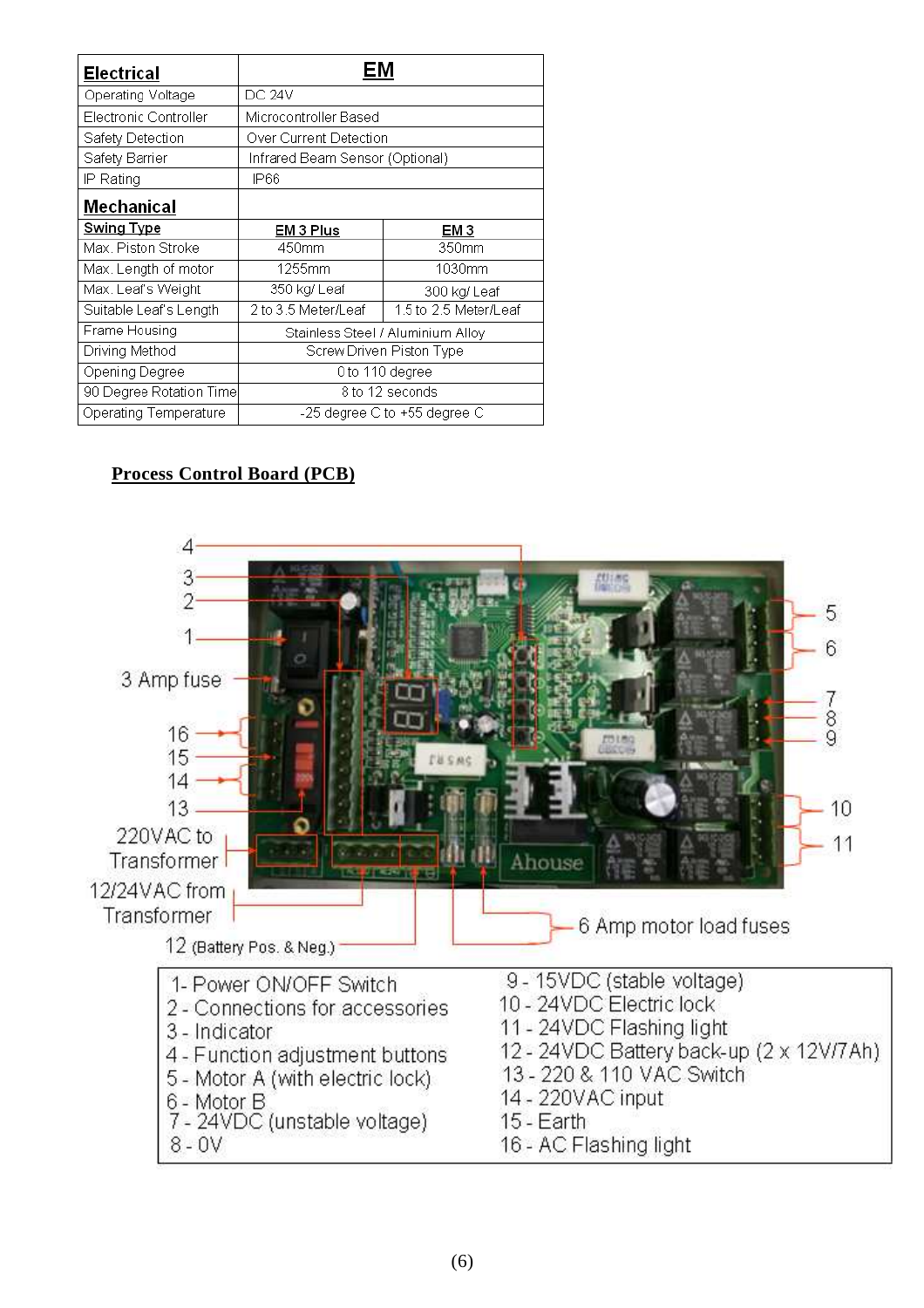#### **Solar control system wiring**



#### **LED Status indications**

LED1 – Motor A open LED2 – Motor A close LED3 – Motor B open LED4 – Motor B close LED5 – Will blink when power up LED6 – Receiver signal LED7 – Manual input trigger signal

#### **Wiring for optional accessories**



+15VDC - Receiver Pos. OP/CS - Full open trigger N/O 1/2 PN - Ped. open trigger N/O GND - Common/Neg., gate trigger **STOP** CLOSE - Trigger gate close only OPEN - IR Beam N/O GND - IR Beam Common/Neg. +15VDC - IR Beam Pos.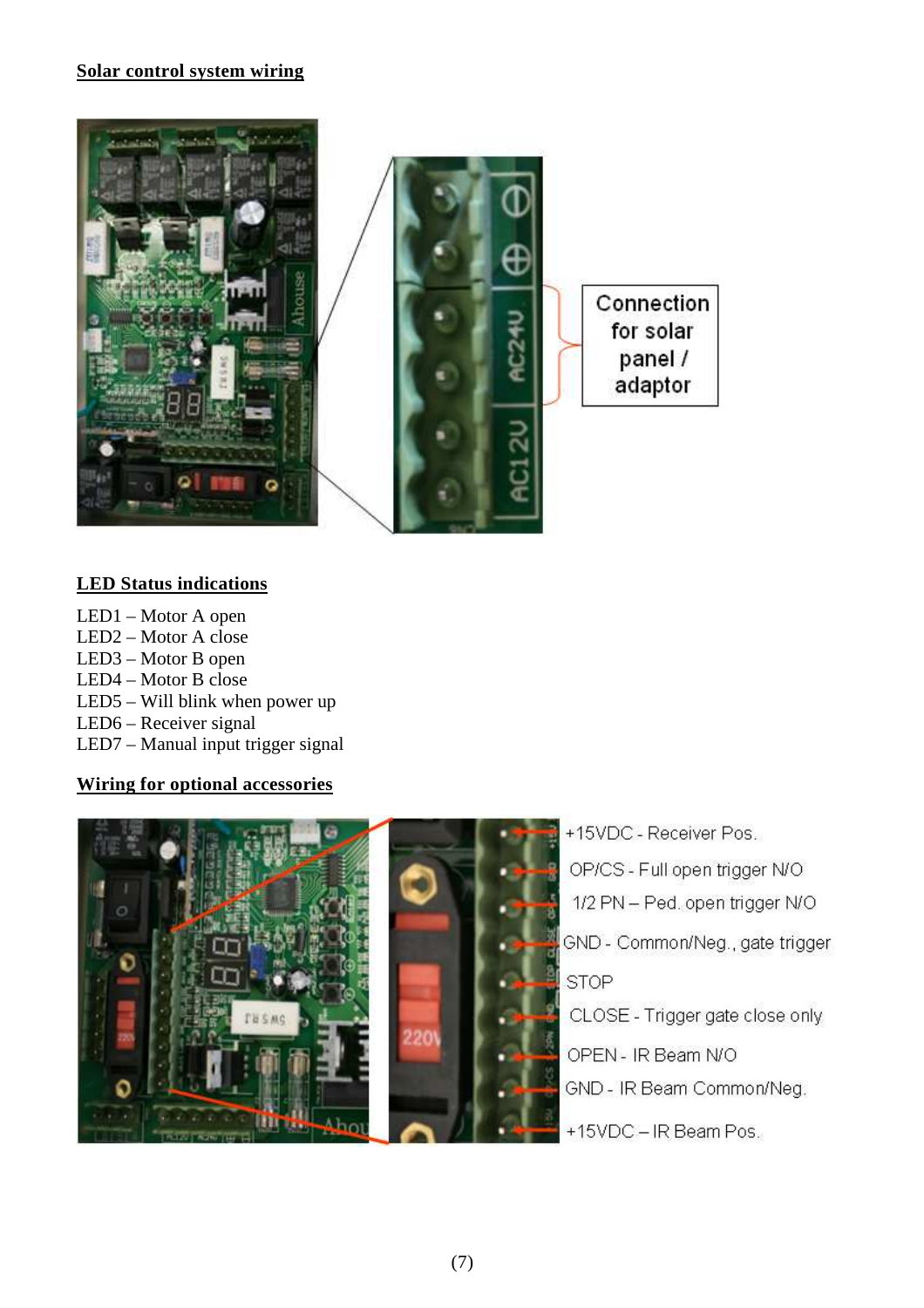**Programming of Transmitter.** (This must be done before programming of motors). **This transmitter is only to be used for programming of motors.**





• Press and hold the "F" button on the PCB (process control board) until "FF" starts flashing on the display.



- Press and hold the "STOP" button (the button with a square on the transmitter) until the display changes status.
- Allow approximately 20 25 seconds for PCB to exit program mode.
	- \* To verify successful TX programming press & release TX button, LED6 should react.

#### **Master erase the receiver.**



- Press and hold the "F" button on the PCB until "FF" starts flashing on the display.
- Press and hold the "ENTER" button on the PCB (approximately 1 second) until "FF" changes status.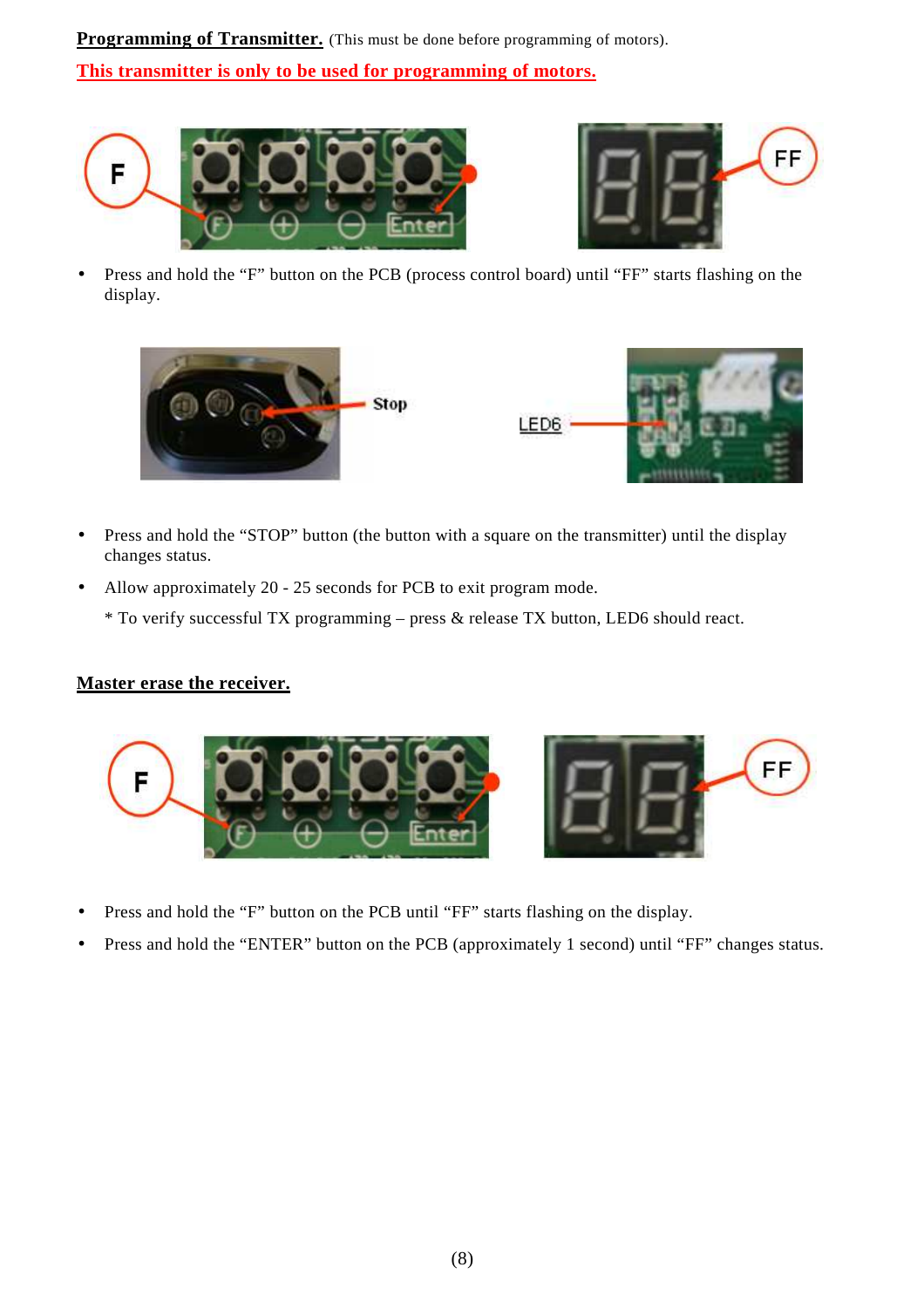#### **Programming motor A (Master).**



- Start with the gate halfway between open and close position.
- Press and hold the "+" button on the PCB until "AA" starts flashing on the display.
- While pressing and holding the "STOP" button on the transmitter, press and hold the "OPEN" button on the transmitter until the gate starts to move. (If the motor starts to close, abort programming, swop motor wires around on the PCB and start again).
- Forceable stop the gate within 7 seconds from time of gate movement.
- While pressing and holding the "STOP" button on the transmitter, press and hold the "CLOSE" button on the transmitter until the gate starts to move.
- Forceable stop the gate before it reaches the close position.
- Manually close the gate.
- While pressing and holding the "P" button on the transmitter, press and hold the "OPEN" button on the transmitter until the gate starts to open.
- Allow the gate to run to the open end stopper.
- While pressing and holding the "P" button on the transmitter, press and hold the "CLOSE" button on the transmitter until the gate starts to close.
- Allow the gate to run to the close stopper.
- Push and release "F" button to go back to main menu which will be on "A1".

#### **Programming motor B (Slave).**

- Start with gate halfway between open and close position.
- Press and hold the "-" button on the PCB until "bb" starts flashing on the display.
- While pressing and holding the "STOP" button on the transmitter, press and hold the "OPEN" button on the transmitter until the gate starts to move. (If the motor starts to close, abort programming, swop motor wires around on the PCB and start again).
- Forceable stop the gate within 7 seconds from time of gate movement.
- While pressing and holding the "STOP" button on the transmitter, press and hold the "CLOSE" button on the transmitter until the gate starts to move.
- Forceable stop the gate before it reaches the close position.
- Manually close the gate.
- While pressing and holding the "P" button on the transmitter, press and hold the "OPEN" button on the transmitter until the gate starts to open.
- Allow the gate to run to the open end stopper.
- While pressing and holding the "P" button on the transmitter, press and hold the "CLOSE" button on the transmitter until the gate starts to close.
- Allow the gate to run to the close stopper.
- Push and release "F" button to go back to main menu which will be on "AO".
- Allow approximately 20 25 seconds for PCB to exit program mode.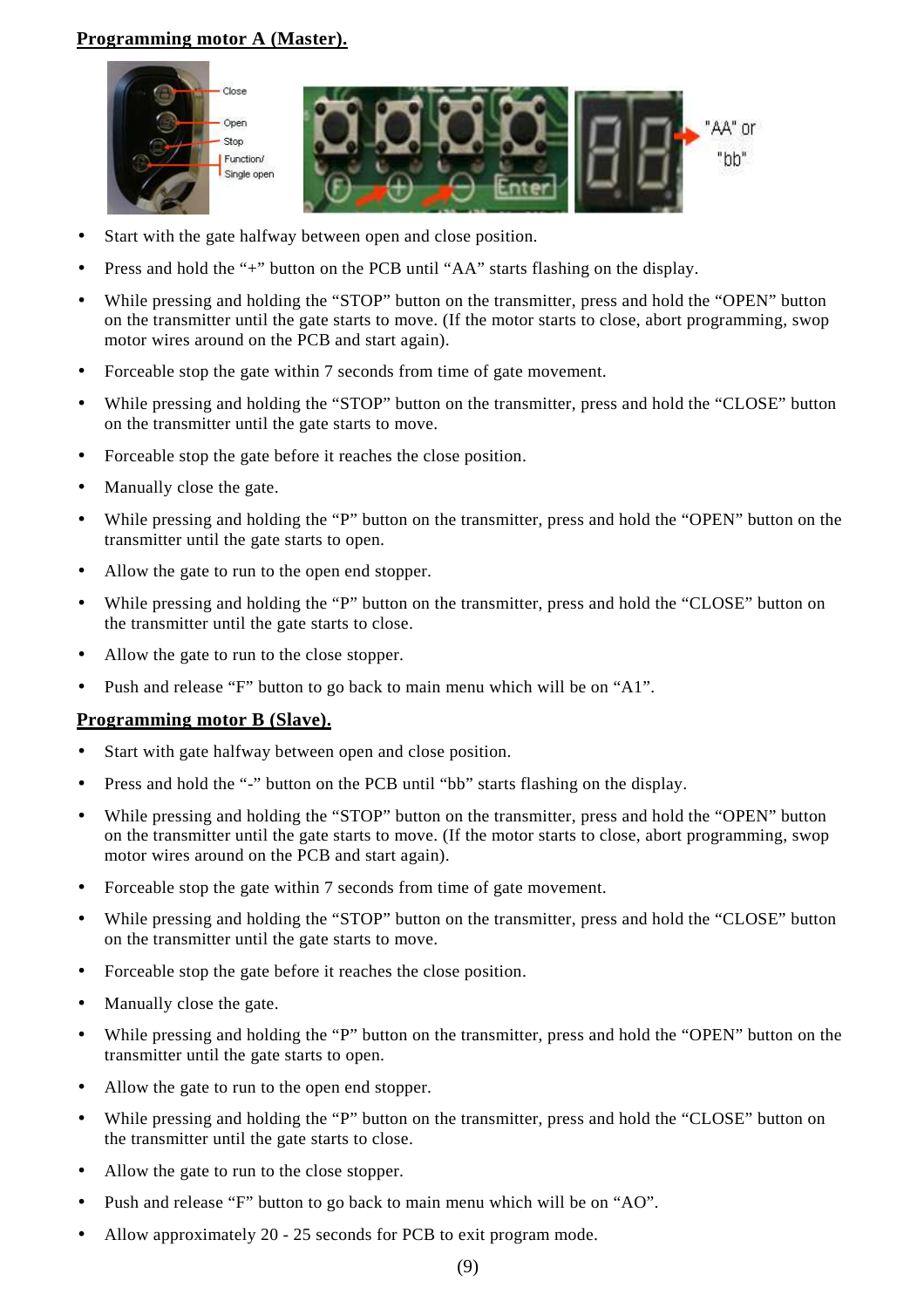#### **Adjustments** <u>.</u>

Step 1: Press "F" button, the display must shown the letters "AO"

- Step 2: Press "+" button to select the desired function from "A1  $C5$ ". Press "-" button to select backwards.
- Step 3: Press "F" button again and the display will indicate numbers.
- Step 4: Choose the required number by using the "+"  $\&$  "-" buttons.
- Step 5: Press "Enter" button to store that setting.
- Step 7: Exit program mode by powering down & up using the I/O switch on the PCB.

|                | ltern          | Name                                       | Setting<br>Range | Description                                                       | Remarks            |  |
|----------------|----------------|--------------------------------------------|------------------|-------------------------------------------------------------------|--------------------|--|
| A0             | B <sub>0</sub> | Intermediate stop function with slow speed | $0 - 99$         | Default setting: 15                                               |                    |  |
| A1             | B1             | Intermediate stop function with high speed | $0 - 99$         | Default setting : 43                                              |                    |  |
| A <sub>2</sub> | B2             | Time of opening slow speed                 | $0 - 9,9s$       | Default setting: 5                                                |                    |  |
| A3             | B <sub>3</sub> | Time of opening high speed                 | $0 - 99s$        | Default setting : 3                                               | A0 to A7 : motor A |  |
| A4             | <b>B4</b>      | Time of closing slow speed                 | $0 - 9.9s$       | Default setting: 5                                                | B0 to B7 : motor B |  |
| A5             | B <sub>5</sub> | Time of closing high speed                 | $0 - 99s$        | Default setting: 3                                                |                    |  |
| A6             | B <sub>6</sub> | Force of opening & closing slow speed      | $0 - 99$         | Default setting: 46                                               |                    |  |
| A7             | B7             | Force of opening & closing high speed      | $0 - 99$         | Default setting: 99                                               |                    |  |
|                |                |                                            |                  | "0" neither gate lock or opposite<br>open operation               |                    |  |
| C <sub>0</sub> |                | Reverse swing of motor A                   | $0 - 2$          | "1" having gate lock operation, but no<br>opposite open operation | Default setting: 2 |  |
|                |                |                                            |                  | "2" having both gate lock &<br>opposite open operational          |                    |  |
| C1             |                | <b>Electrical Lock</b>                     | $0 - 1$          | "0" no gate lock operation when<br>close                          | Default setting: 1 |  |
|                |                |                                            |                  | "1" having gate lock operation<br>when close                      |                    |  |
|                |                |                                            |                  | "0" only motor A works                                            |                    |  |
|                |                |                                            |                  | "1" motor B delay start when opening                              |                    |  |
| C2             |                | Motor delay setting                        | $0 - 3$          | "2" motor B delay start on open,                                  | Default setting: 2 |  |
|                |                |                                            |                  | motor A on close                                                  |                    |  |
|                |                |                                            |                  | "3" motor A & B starts same time                                  |                    |  |
| C <sub>3</sub> |                | Auto close time setting                    | $0 - 99s$        | "O" cancel auto close<br>"1-99 auto close time in seconds         | Default setting: 0 |  |
|                |                |                                            |                  |                                                                   |                    |  |
| C4             |                | Open & Close delay time                    | $0.1 - 9.9s$     | Motor B delay open,<br>motor A delay close                        | Default setting: 2 |  |
| C5             |                |                                            |                  |                                                                   | Reserved function  |  |

**Please note**: C1, C2 & C3 can be adjusted from  $0 - 99$ , but only the setting as per description range is valid.



#### **External Receiver Connection CONNECTION CONNECTION** Optional DTS 2 channel receiver